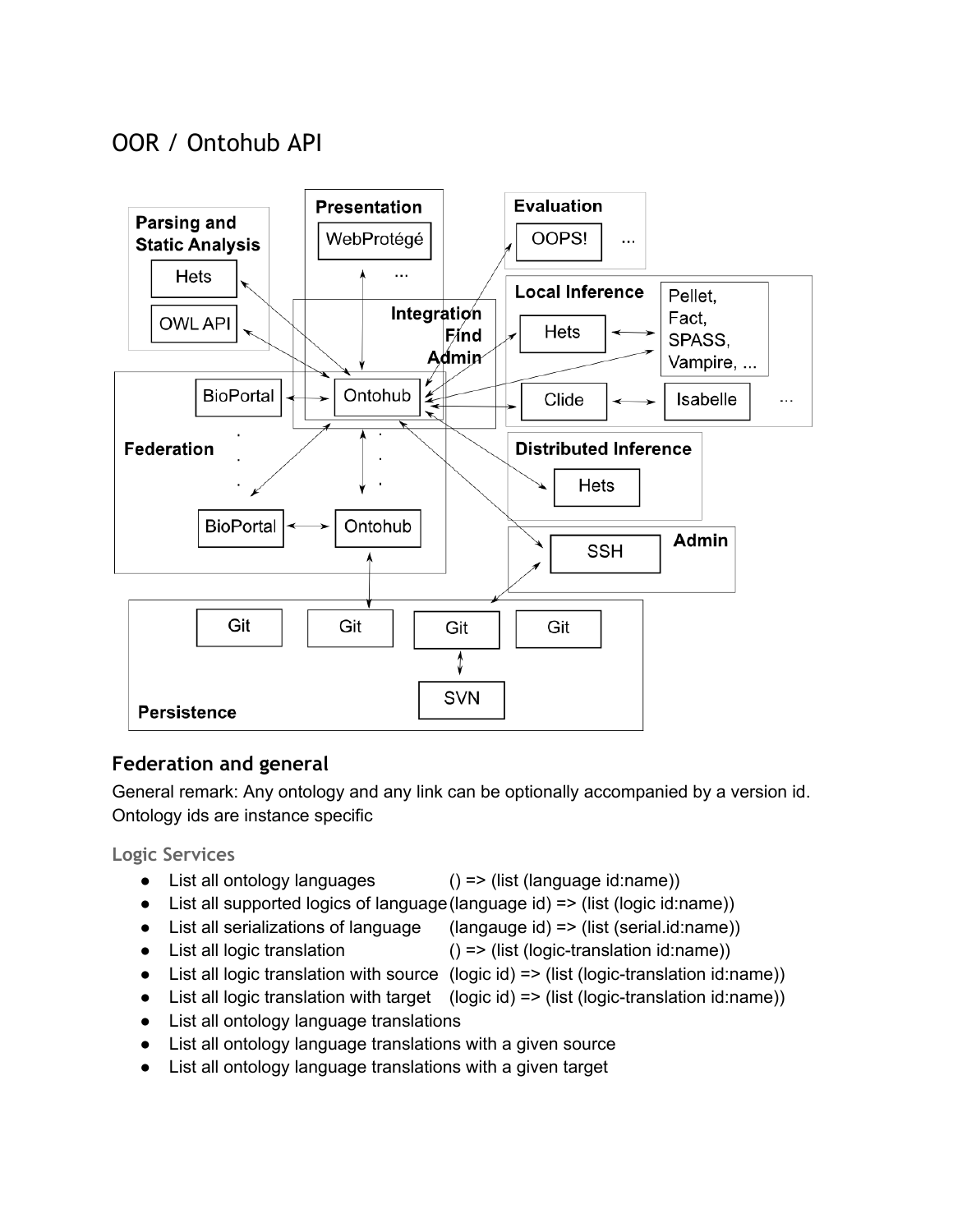#### **Ontology Services**

vid = version id sid = serialization id blue = formalized in OORService (see below) pink = not formalized in OORService

#### **Method Name**

- List all ontology latest versions find Latest OntologyVersions
- Get ontology latest version index Ontology derived
- Get ontology version metadata index OntologyVersion
- Get ontology symbols and sent. find Ontology SymbolsAndSentences derived
- Get o. version symbols and sent. find OntologyVersion SymbolsAndSentences
- Get ontology latest version metadata get Ontology Metadata derived
- Get an ontology version file **get OntologyVersion File**
- Get the ontology last version file get Ontology File derived
- Get metrics for an ontology version get OntologyVersion Metrics
- Get all ns prefixes of ontology get Ontology Prefix
- List all ontology categories list Categories
- List all ontologies for a category find Category Ontologies
- List all ontology-using groups list Groups
- List all ontologies, given a language find Language Ontologies
	- (the language can be DOL, in the case, list all distributed ontologies)
- Given a distributed ontology, list all component ontologies and links
- Given an ontology or link, list all distributed ontologies it belongs to
- Get all comments/notes/proposals of an ontology
- Add a comments/notes/proposals to an ontology

### **Not formalized in OORService**

| index OntologyVersion                    | $(ontology[id, vid])$ => $(ontology)$ |                                              |
|------------------------------------------|---------------------------------------|----------------------------------------------|
| find Ontology SymbolsAndSentences        |                                       |                                              |
|                                          | (ontology[id])                        | $\Rightarrow$ (list(symbol), list(sentence)) |
| find OntologyVersion SymbolsAndSentences |                                       |                                              |
|                                          | (ontology[id, vid])                   | $\Rightarrow$ (list(symbol), list(sentence)) |
| get Ontology Prefix                      | (ontology[id])                        | $\Rightarrow$ (prefix)                       |
| list Categories                          | ( )                                   | $\Rightarrow$ (list (category[id, name])     |
| find Category Ontologies                 | (categorical)                         | $\Rightarrow$ (list (ontology[id, name])     |
| list Groups                              | $\left( \right)$                      | $\Rightarrow$ (list (group[id, name])        |
| find Language Ontologies                 | (lanquage[id])                        | $\Rightarrow$ (list (ontology[id, name])     |
| upload OntologyVersion                   | $(ontology[id], file)$ => $(vid)$     |                                              |
| download OntologyVersion                 | $(ontology(id, vid])$ => $(file)$     |                                              |

#### **Formalized in OORService**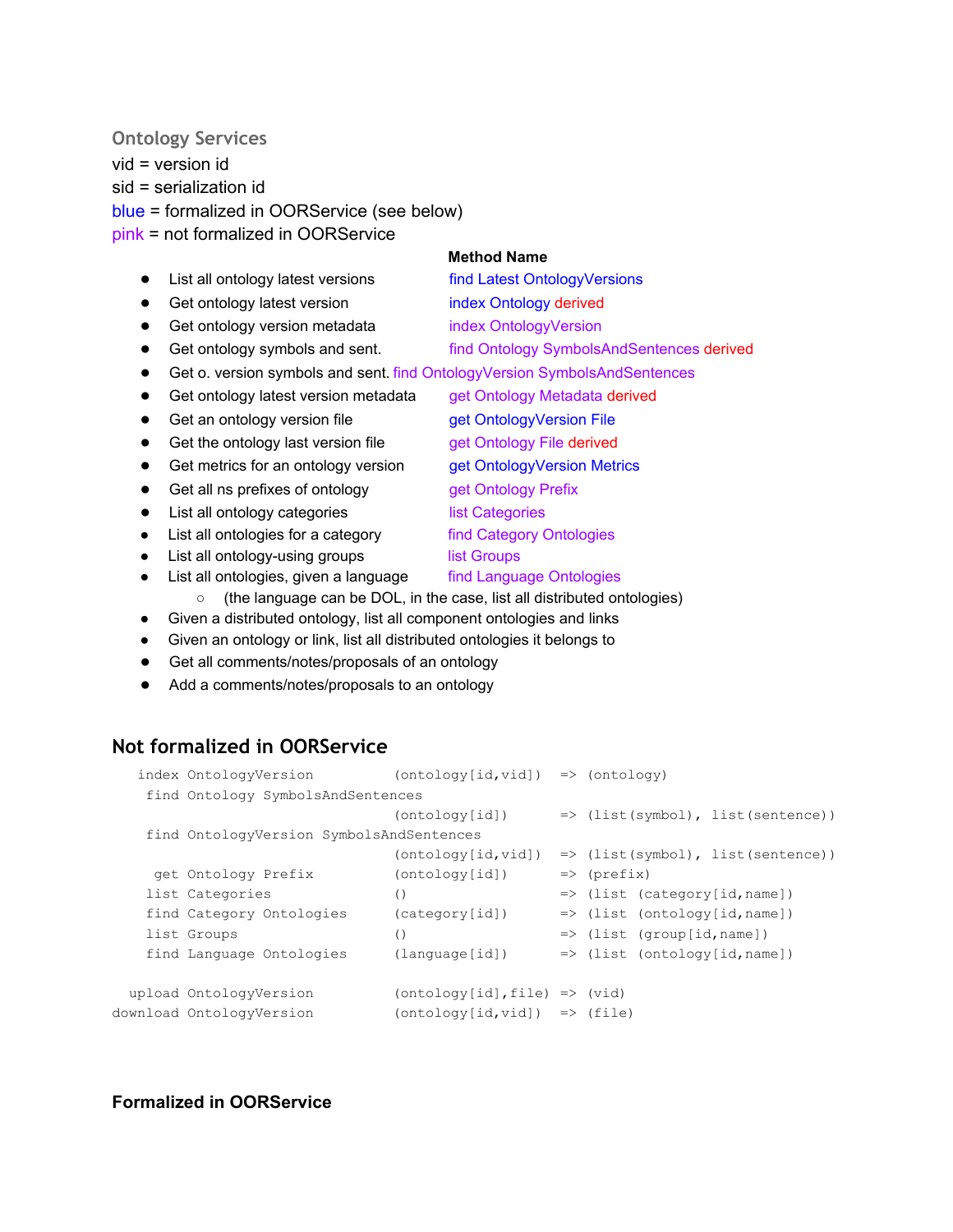# not to be implemented in our system

```
Ontology
  find Ontology (namefragment) => (list (ontology[id,name]))
 create Ontology (ontology) => (ontology[id])
  index Ontology (ontology[id]) => (ontology)update Ontology (ontology) \Rightarrow ()
 delete Ontology (ontology[id]) => ()
    get OntologyVersion Metrics (ontology[id,vid]) => (metrics)
 update OntologyVersion Metrics (ontology[id,vid],metrics) => ()
 extract OntologyVersion Metrics (ontology[id,vid]) => (metrics)
    get OntologyVersion File (ontology[id,vid,sid]) => (file)
   find Latest OntologyVersions
   find Latest ActiveOntologyVersions
Note/Comment
    get AllNotes ForOnto (ontology[id]) => (list (note))
    get AllNotes ForOnto ByAuthor(o[id], author[id]) => (list (note))
    get AllNotes ForConcept (o[id], concept[id])=> (list (note))
    get AllNotes ForIndividual (o[id], indiv.[id]) => (list (note))
    get AllNotes ForNote (o[id], note[id]) => (list (note))
  create Note
  update Note
 archive Note
  delete Note
unarchive Note
     get Note Bean
     get RootNote
 archive Thread
unarchive Thread
Project
  create Project
retrieve Project
  update Project
  delete Project
Review
  create Review
retrieve Review
  update Review
  delete Review
     get Reviews ForOnto
Rating
```
**c**reate Rating **u**pdate Rating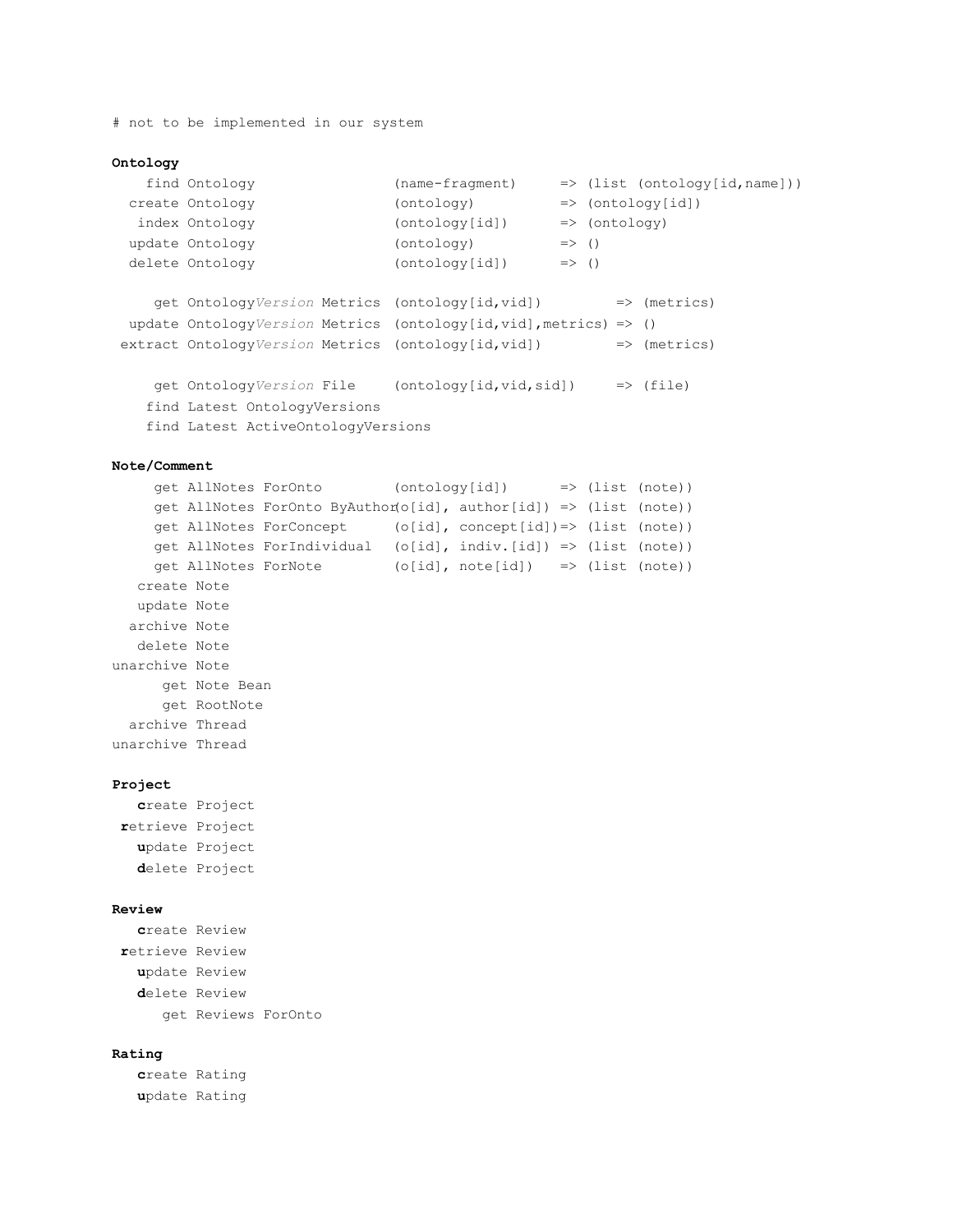```
delete Rating
   get AllRatingTypes
retrieve RatingType
```
#### **Finding Commands**

find OntologyOrView => find Ontology find LatestActiveOntologyVersions => find LatestActiveOntologyVersions find LatestOntologyVersions => find LatestOntologyVersions

- 
- 
- 

#### cleanupOntologyCategory getOntologyFile

**Mapping Services**

- Get a single mapping by its id. Return type of mapping and list of mapping elements
- Get a list of mappings filtered by parameters
- Get a list of mappings for a symbol
- Get a list of mappings between two symbols
- Get a list of mappings for an ontology
- Get a list of mappings between two ontologies
- Create a new mapping
- Update a Mapping
- Delete a Mapping
- Mapping Statistics
- Get Recent Mappings
- Get Number of Mappings To/From Given Ontology
- Get Number of Mappings to Terms in Given Ontology
- Get Number of Mappings by Users for a Given Ontology

### **Parsing and Static analysis**

- Get all kinds of symbols (for a given ontology language),
- Parse an ontology file and get all symbols and axioms (in a specific language)
- Parse a DOL file and get all ontologies and links of the distributed ontology (this implicitly includes computation of ontologies specified by the DOL structuring constructs, e.g. ontology combinations)
- Translate an ontology along a logic or language translation

### **Search**

There is only one method (search), having the following parameters:

- search string (with Boolean operators and wildcards, e.g. "foo bar -baz" will expand to "foo\* AND bar\* AND NOT baz\*")
- ontologyids=<ontologyid>,<ontologyid>... limits the search to specific ontologies (default: all ontologies)
- searchontologynames= $[1/0]$  search in the ontology names (default: 1)
- searchsymbolnames= $[1/0]$  search in the symbol names (default: 1)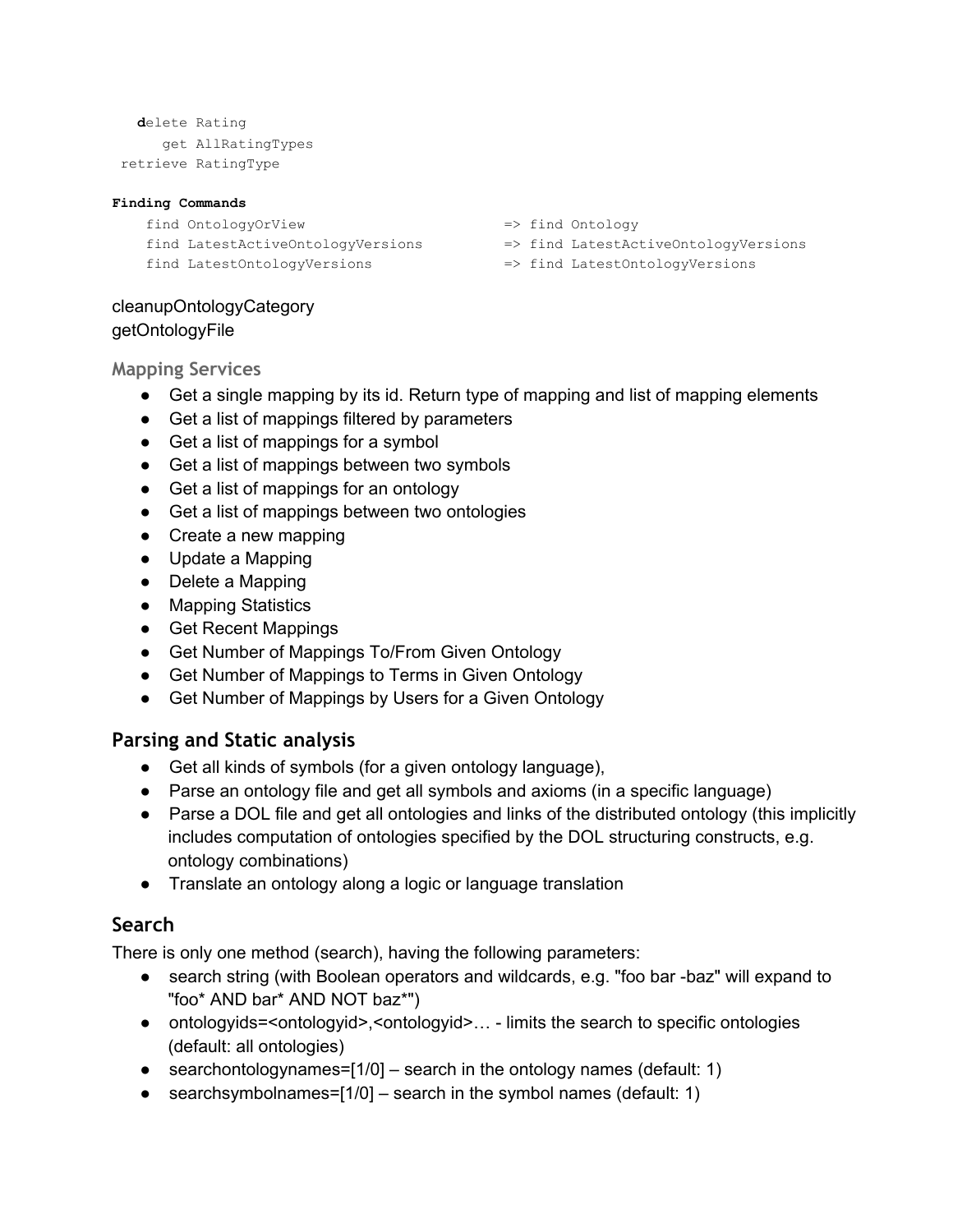- $\bullet$  isexactmatch=[1/0] match the entire ontology resp. symbol name (default: 0)
- pagesize=<pagesize> the number of results to display in a single request (default: all)
- pagenum=<pagenum> the page number to display (pages are calculated using <total results>/<pagesize>) (default: 1)
- maxnumhits=<maxnumhits> the maximum number of top matching results to return (default: 1000)
- symbolkinds=<kind,kind,..> limits the results returned to these kinds, multitple kinds can be included in the parameter.
- $\bullet$  includedefinitions={true}  $\cdot$  if a search result is a hit for a symbol, adding this parameter will include the definition in the search result xml.

# **Persistence**

**•** Synchronize two repositories (also non-git ones, like triple stores)

### **Difference**

createDiff createDiffForLatestActiveOntologyVersionPair createDiffForAllActiveVersionsOfOntology getAllDiffsForOntology getDiffFileForOntologyVersions

## **Local Inference**

- get available inference tools by name, language/logic, type (prover, model finder, conservativity checker, module extractor) and input parameters (including options)
- prove open goals in an ontology. Output: list of used axioms, proof, proof status using SZS ontology http://tinyurl.com/szsontology
- check consistency / find model of an ontology. Output: model, represented by symbols + axioms
- disprove open goals in an ontology. Output: see find model
- check conservativity of a link. Output: conservativity status (NotCons, DontKnow, Cons, Mono, Def)
- module extraction for an ontology w.r.t. a subsignature=list of symbols and an extraction algorithm

# **Distributed Inference**

Open questions: should we use Hets development graph sessions, or send around (updates to) distributed ontologies (consisting of ontologies and links)? The latter needs a distributed ontology closed under the import/definition link relation - this can become quite large. (Should we therefore allow distributed ontologies to import other distributed ontologies?) Should a new proof state of a distributed ontology constitute a new version, possibly with new version of the involved ontologies and links?

What happens with proof goals generated e.g. by interpretations? Can they spoil the target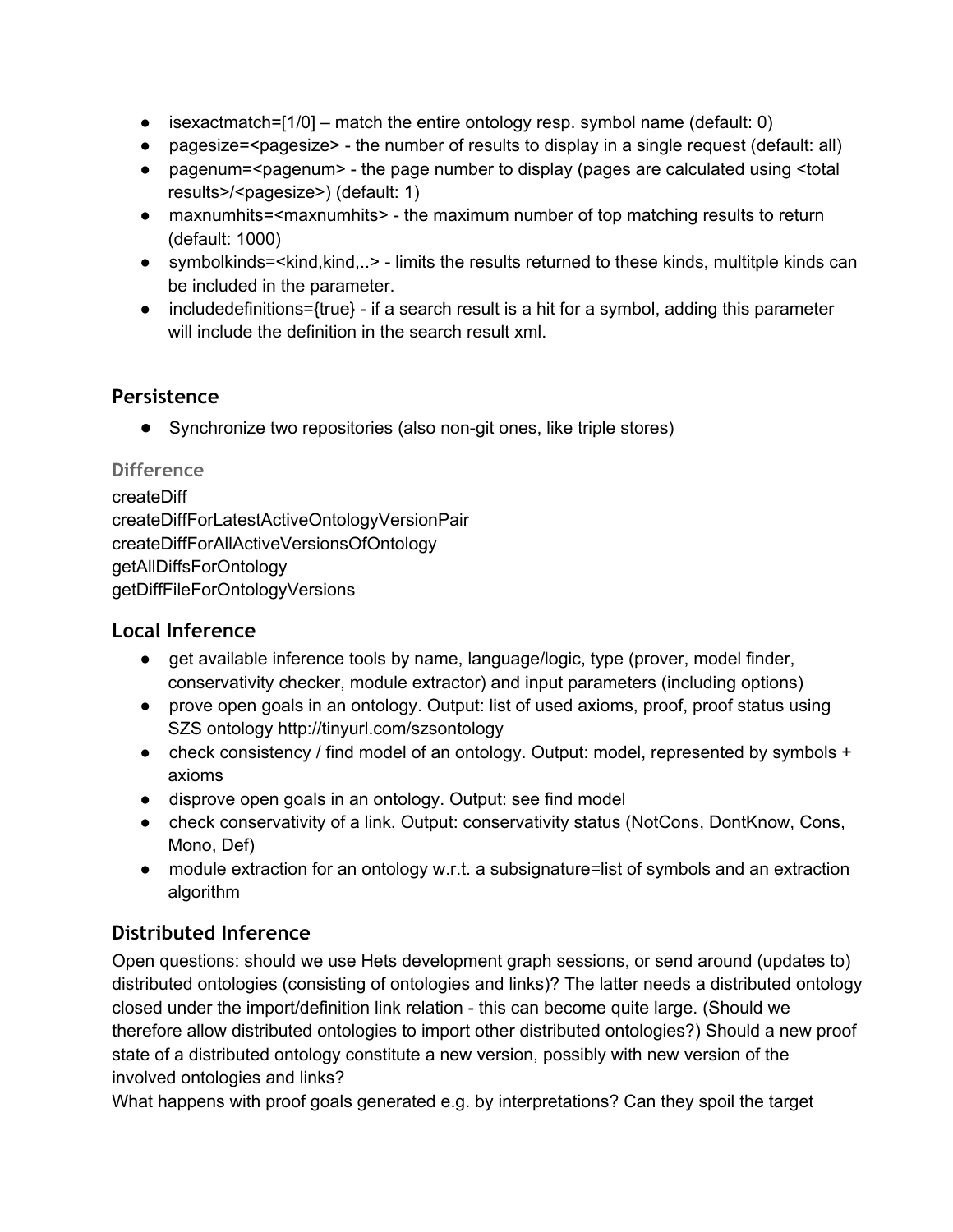#### ontology?

How can we avoid that Hets needs to read in every new version of the distributed ontology from scratch? (Hets would need a caching mechanism.)

Here is the session based API:

- POST /libraries/<coded-iri>/sessions create a new proof session for development graph
- GET /sessions/<id>?format=<f> get proof state of session
- GET/menus Get development graph menu structure
- GET /nodes/<coded-iri>?library=<coded-iri>&session=id Get info for node
- GET /nodes/<coded-iri>/theory?library=<coded-iri>&session=id Get theory of node
- GET /edges/<coded-iri>?library=<coded-iri>&session=id Get info for edge
- PUT /libraries/<coded-iri>/proofs/<id>/<command> execute command for session
- PUT /sessions/<id>/<command>?node=<iri>&edge=<iri>-execute command for node in session
- GET /sessions/<id>/provers?node=<iri>&translation=<iri> Get provers for node
- GET /sessions/<id>/translations?node=<iri> Get logic translations for node
- PUT /sessions/<id>/prove?node=<iri>?prover=<name>&translation=<iri> &timeout=<secs>&include=true Call prover

List of available Hets commands (which ones do we need here?)

| dg-all auto                              | Apply automatic tactic - needed                                       |
|------------------------------------------|-----------------------------------------------------------------------|
| dg-all glob-decomp                       | Apply rule global-decomposition - to start with, auto should suffice  |
| dg-all global-subsume                    | Apply rule global-subsumption - to start with, auto should suffice    |
| dg-all loc-decomp                        | Apply rule local-decomposition - to start with, auto should suffice   |
| dg-all local-infer                       | Apply rule local-inference - to start with, auto should suffice       |
| dg-all comp                              | prove composed edges - to start with, auto should suffice             |
| dg-all comp-new                          | create composed proven edges - to start with, auto should suffice     |
| dg-all cons                              | Apply rule conservativity - to start with, auto should suffice        |
| dg-all hide-thm                          | Apply rule hide-theorem-shift - to start with, auto should suffice    |
| dg-all thm-hide                          | Apply rule theorem-hide-shift - to start with, auto should suffice    |
| compute-colimit                          | compute colimit - not needed, since this is called by static analysis |
| of "combine"                             |                                                                       |
| compute-normal-form                      | Compute normal forms for nodes with incoming hiding links -           |
| needed for proving in presence of hiding |                                                                       |
| triangle-cons                            | triangle-cons - needed                                                |
| freeness                                 | freeness - not needed in DOL                                          |
| flattening importing                     | Flatten all theories and delete all importing links - needed for      |
| interfacing to standard theorem provers  |                                                                       |
| flattening disjoint-union                | Create intersection nodes and ensure only disjoint unions - needed    |
|                                          | for interfacing to some (but not many) theorem provers                |
| flattening renaming                      | Flatten out renaming - needed for interfacing to some (but not        |
| many) theorem provers                    |                                                                       |
| flattening hiding                        | Delete all hiding links - needed for interfacing to some (but not     |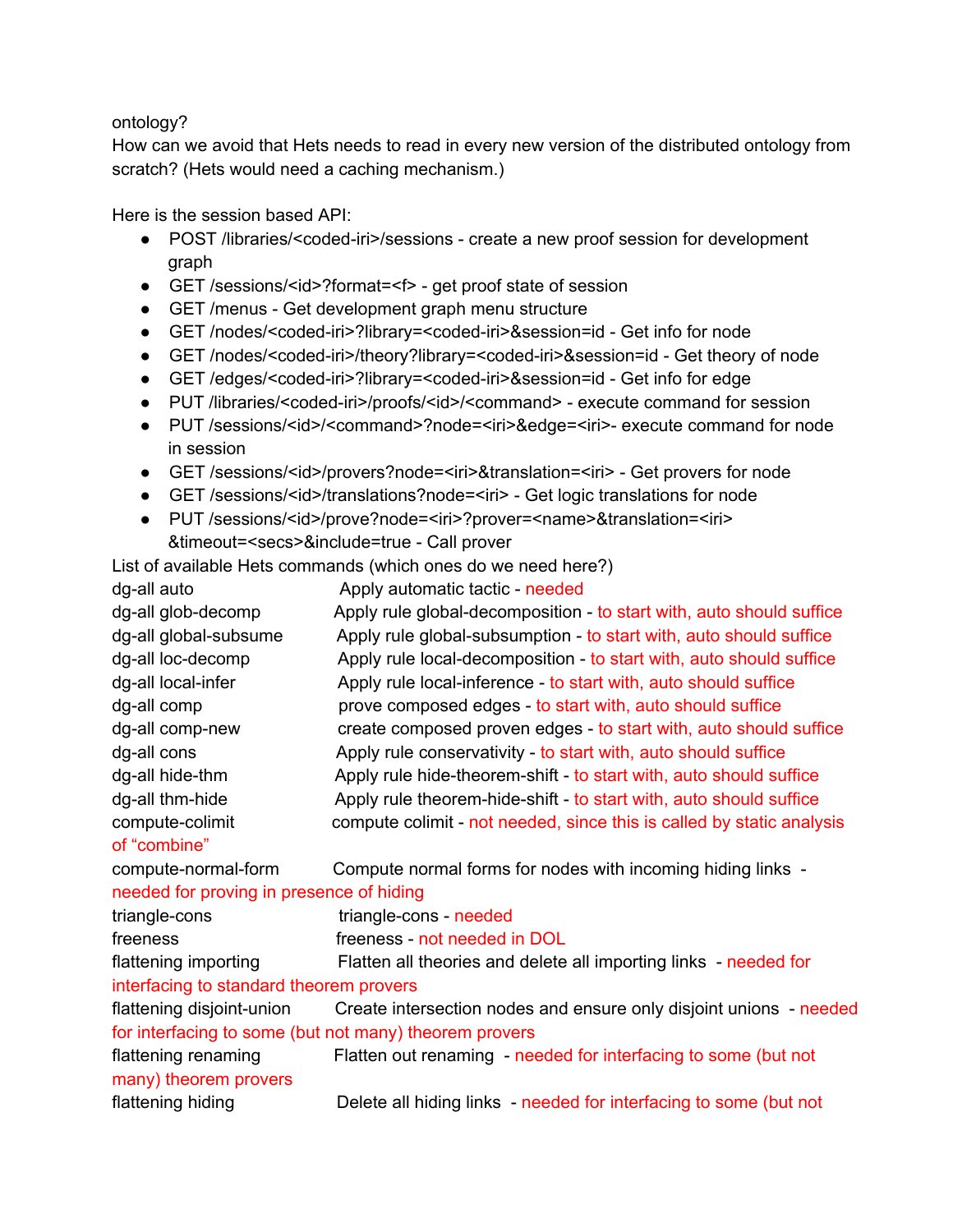many) theorem provers flattening heterogeneity Flatten out heterogeneity - needed for interfacing to some (but not many) theorem provers qualify-all-names Qualify and disambiguate all signature names undo Undo last change - not needed redo **Redo last change** - not needed use <File> Read HetCASL file not needed dg basic <Nodes> Select node needed translate <Comorphism> Choose translation needed prover <Prover> Choose prover needed set goals <Goal> Set goal - needed prove Applies selected prover to selected goals needed check-consistency check consistency - needed drop-translations **Drops any selected comorphism** - needed conschecker <ConsChecker> Choose consistency checker needed conservativitycheck <Edges> Choose conservativity checker needed set time-limit <Number> Set the time-limit for the next proof - needed set axioms  $\leq$ Axiom> Set the axioms used for the next proof - needed set include-theorems true Include proven theorems - needed set include-theorems false Do not include proven theorems - needed nodes **Show Nodes** - not needed edges Bhow Edges - not needed show-undo-history Show Undo-History - not needed show-redo-history Show Redo-History - not needed show-proven-goals-current Show Proven Goals of selected node - needed show-unproven-goals-current Show Unproven Goals of selected node - needed show-all-axioms-current Show All Axioms of selected node - needed show-all-goals-current Show All Goals of selected node - needed show-computed-theory-current Show Computed Theory of selected node - needed show-taxonomy-current Show Taxonomy of selected node - not needed show-concept-current Show Concept of selected node - not needed show-node-info-current Show Node-Info of selected node - needed show-node-info <Nodes> Show Node-Info - needed show-computed-theory <Nodes> Show Computed Theory - needed show-all-goals <Nodes> Show All Goals - needed show-proven-goals <Nodes> Show Proven Goals - needed show-unproven-goals <Nodes> Show Unproven Goals - needed show-all-axioms <Nodes> Show All Axioms - needed show-taxonomy <Nodes> Show Taxonomy - not needed show-concept <Nodes> Show Concept - not needed show-edge-info <Edges> Show Edge-Info - needed expand Extend current node - ??? addview **Add a view - ???**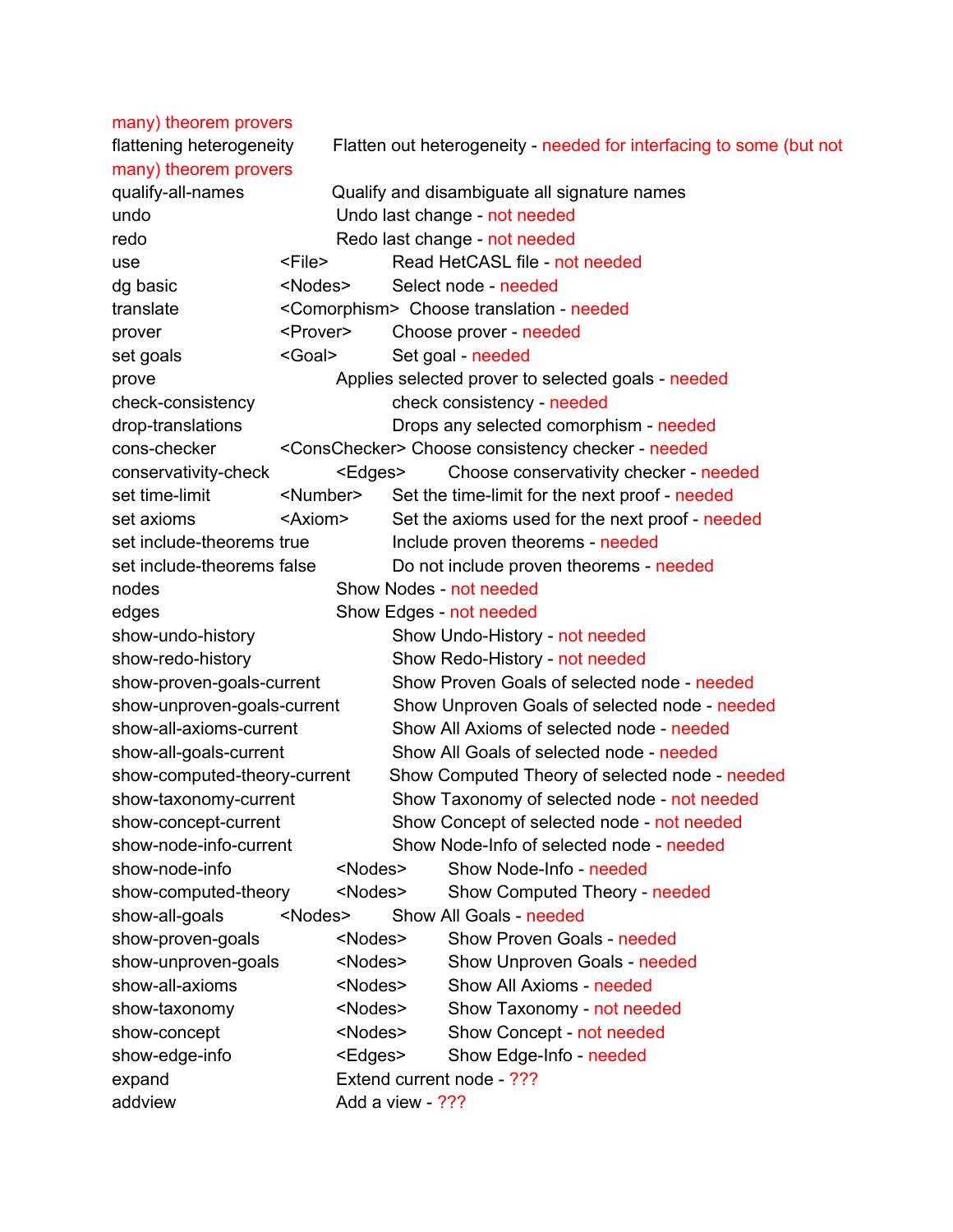| help | Show all available commands - see DG menus? |
|------|---------------------------------------------|
| quit | Quit - not needed                           |

Here is an API for sending around updates:

● prove link. Input: IRI of link. Output: list of new links and/or proof goals for simple ontologies that will prove the link

# **Evaluation and other services**

**OOPS! and similar services** we propose the following abstraction from the OOPS! API: input: ontology 1 output: list of response elements of the following form: type (for OOPS: pitfall, warning, suggestion) code (an integer) name description list of involved symbols $2$ 

**Annotator Service**

This service it specific to bio ontologies. How to generalise it to other domains? It seems that some (more static) list of service types and (more dynamically growing) list of actual services (conforming to these service types) would be useful. This of course also includes services like OOPS!

**Ontology Recommender**

Interesting challenge to generalise this to ontologies written in arbitrary languages...

**Resource Index Service**

could be adapted for Ontohub, if "concept" is replaced by "symbol"

<sup>1</sup> OOPS! has more inputs, but we let the list of pitfalls empty, and the output format be XML.

 $2$  OOPS! outputs structured XML elements that may contain multiple n-ary relations between symbols (e.g. oops:MightBeEquivalentProperty and oops:MightBeEquivalentAttribute). We prefer to have only one such relation per response element.